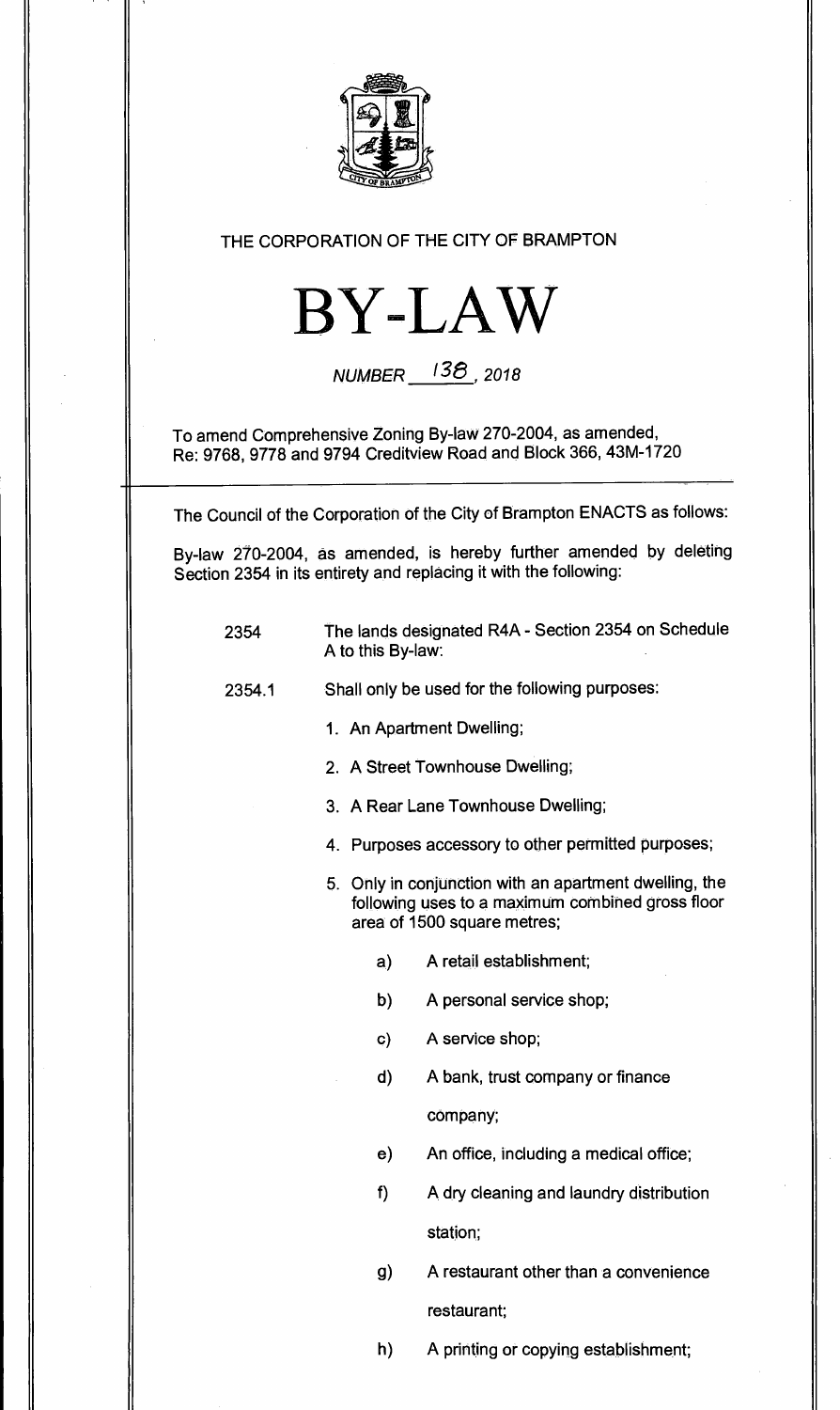- **i) A community club;**
- **j) A health centre;**
- **k) A commercial school;**
- **I) A private school; and**
- **m) A day nursery.**

## **2354.2 An Apartment Dwelling shall be subject to the following requirements and restrictions:**

- **1. Minimum Lot Area: 1.2 hectares**
- **2. Minimum Lot Width: 85 metres**
- **3. Minimum Lot Depth: 132 metres**
- **4. Minimum Front Yard Depth: 2.5 metres**
- **5. Minimum Interior Side Yard Width: 6.0 metres**
- **6. Minimum Exterior Side Yard Width: 1.5 metres**
- **7. Maximum Building Height: 5 storeys**
- **8. Maximum Lot Coverage: 31%**
- **9. Minimum Landscaped Open Area: 22% of the lot area**
- **10. Maximum Density: 119 residential units per net**

## **hectare**

- **11. Maximum Floor Space Index: 1.27**
- **2354.3 Shall also be subject to the requirements and restrictions of the R4A Zone which are not in conflict with those in 2354.2**
- **2354.4 A Street Townhouse Dwelling and a Rear Lane Townhouse Dwelling, shall be subject to the following requirements and restrictions:** 
	- **1. Minimum Lot Area: 114 square metres per**

**dwelling unit.** 

- **2. Minimum Yard Setback for a Principal Building:** 
	- **a) The front wall of a dwelling unit: 3.0 metres to a private road; 2.3 metres to a public road; 1.2 metres to a common amenity area; and 4.5 metres in all other situations provided that a minimum setback of 6.0 metres is maintained to a garage door.**
	- b) **The rear wall of a dwelling unit: 6.0 metres to a Rear lot line; 1.2 metres to a common amenity area; and 7.5 metres in all other situations.**
	- **c) The side wall of a dwelling unit 3.0 metres to a**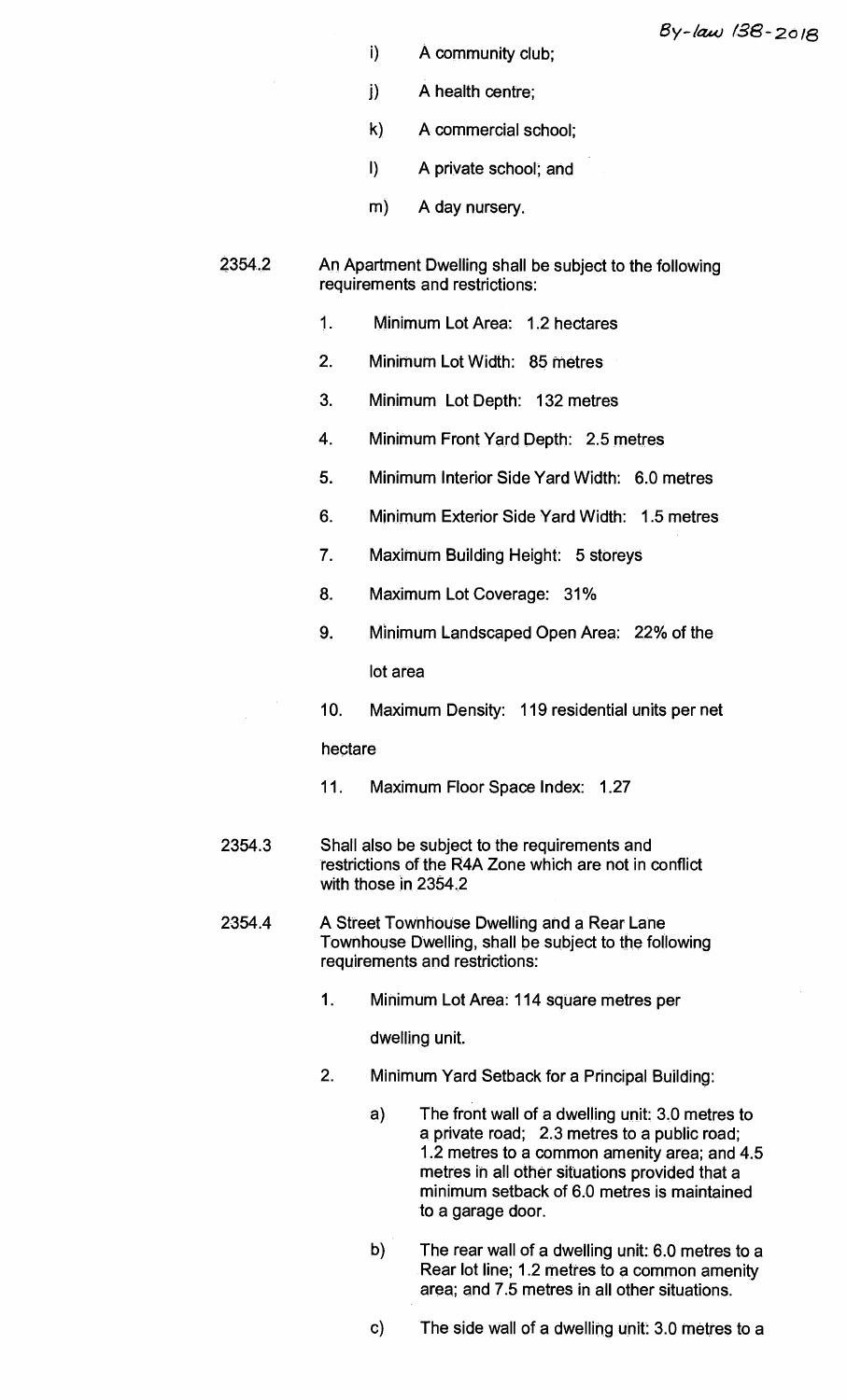**public road; 1.5 metres to a private road; 1.2 metres to a side lot line;1.2 metres to a common amenity area; 0.0 metres when the abutting side lot line coincides with a common wall between two dwellings.** 

- **d) The main wall of a dwelling may encroach to within 2.0 metres of a daylight rounding/triangle.**
- **e) A porch with or without foundation or cold cellar including eaves and cornices may encroach into the required front yard to within 1.0 metre of the front lot line abutting a public road.**
- **f) A porch and/or balcony with or without foundation or cold cellar including eaves and cornices may encroach to within 1.0 metre of a daylight rounding/triangle.**
- **g) A bay window, box window or box window with or without foundation or cold cellar may encroach 1.0 metre into the minimum required front yard.**
- **h) Maximum Rear Yard encroachment for a rear Lane townhouse dwelling with a walkout balcony or uncovered terrace on the third storey or wood deck off the second floor: 3.0 metres.**
- **i) A wall containing utilities and having a maximum length of 3m may project into the rear yard of a rear lane townhouse dwelling.**
- **3. Maximum Building Height: 11.2 metres**
- **4. Minimum Landscaped Open Space:** 
	- **a) Each dwelling unit shall have a minimum of 29 square metres of landscaped open space in its rear yard, except dwelling units fronting a public street with rear access from a private road which shall have a minimum of 11.0 square metres of uncovered terrace amenity space.**
- **5. Garage Control:** 
	- **a) The maximum cumulative garage door width for a lot having a width equal to 6.0 metres but less than 9.8 metres shall be 4.9 metres.**
	- **b) The interior garage width as calculated 3.0 metres from the garage door opening shall be a maximum of 0.9 metres greater than the maximum cumulative garage door width permitted on the lot.**
	- **c) These requirements do not apply to the garage door facing a flankage lot line.**
	- **d) The driveway width shall not exceed the**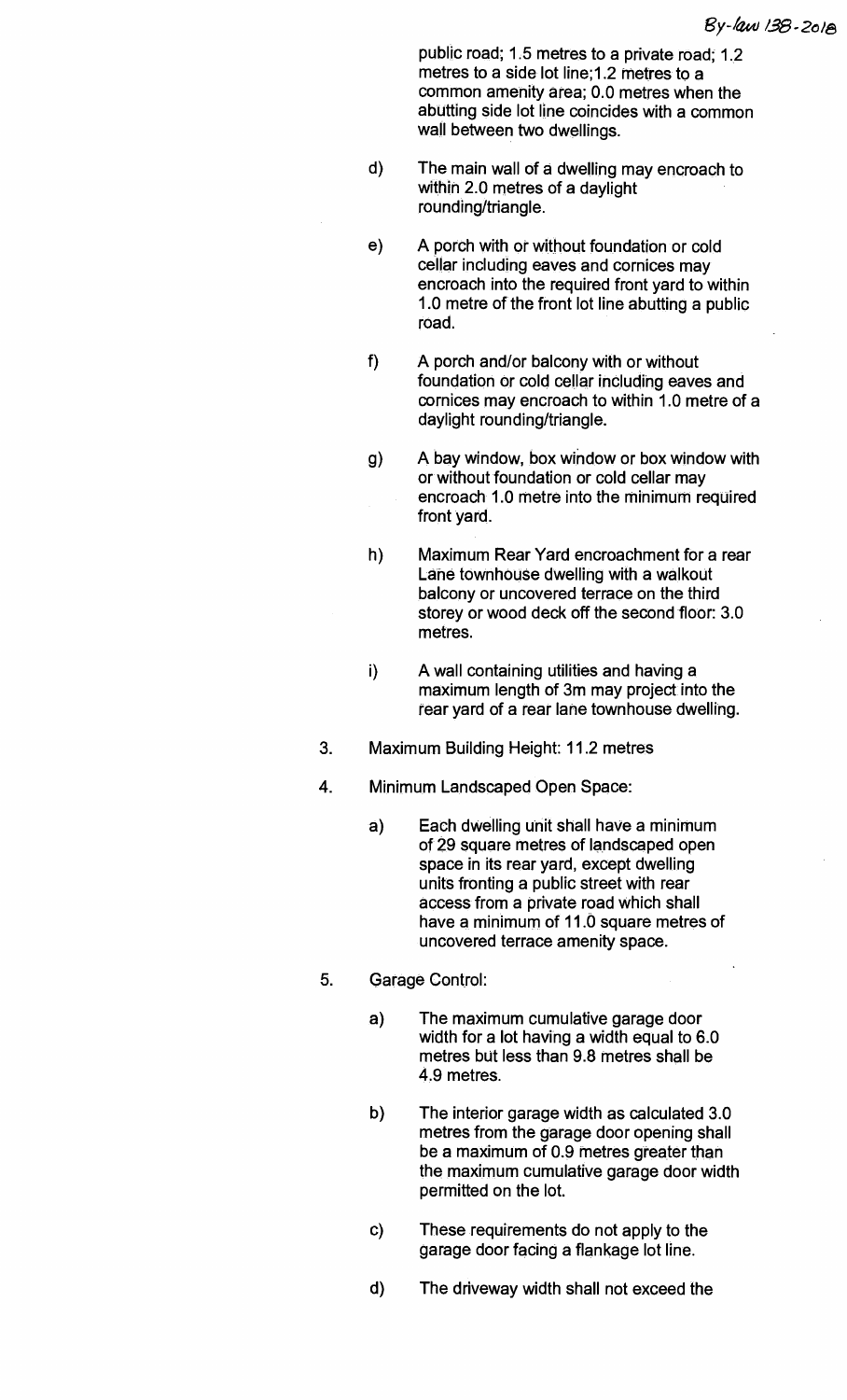**interior width of the garage for a street townhouse dwelling fronting on a public road with rear access from a private road.** 

- **6. Notwithstanding Section 10.13.2, front to rear yard access shall be permitted via non-habitable rooms or habitable rooms or any combination of the two and with more than a two step grade difference.**
- **7. Utilities including a hydro transformer shall be exempt from the setback requirements of this zone.**
- **8. Notwithstanding 10.9.1.6(7) and 10.9.1.6(4)(b) requirement for a 0.6m permeable landscape strip abutting one side lot line shall not apply for a rear lane townhouse dwelling.**
- **9. For a rear lane townhouse dwelling the public street shall be deemed the front lot line.**
- **2354.5 Shall also be subject to the requirements and restrictions of the R3C Zone which are not in conflict with those in 2354.4.**

**READ A FIRST, SECOND AND THIRD TIME AND PASSED IN OPEN**  COUNCIL THIS 27<sup>th</sup> DAY OF JUNE, 2018.

| Approved as<br>to form. |
|-------------------------|
| 06/18/2018              |
| AWP                     |
| Approved as             |
| to content.             |

2018/06/20

**AP** 

| Linda Jeffrey, Mayor |
|----------------------|
|                      |
| Œ                    |
|                      |

**Peter Fay, City Clérk, and an**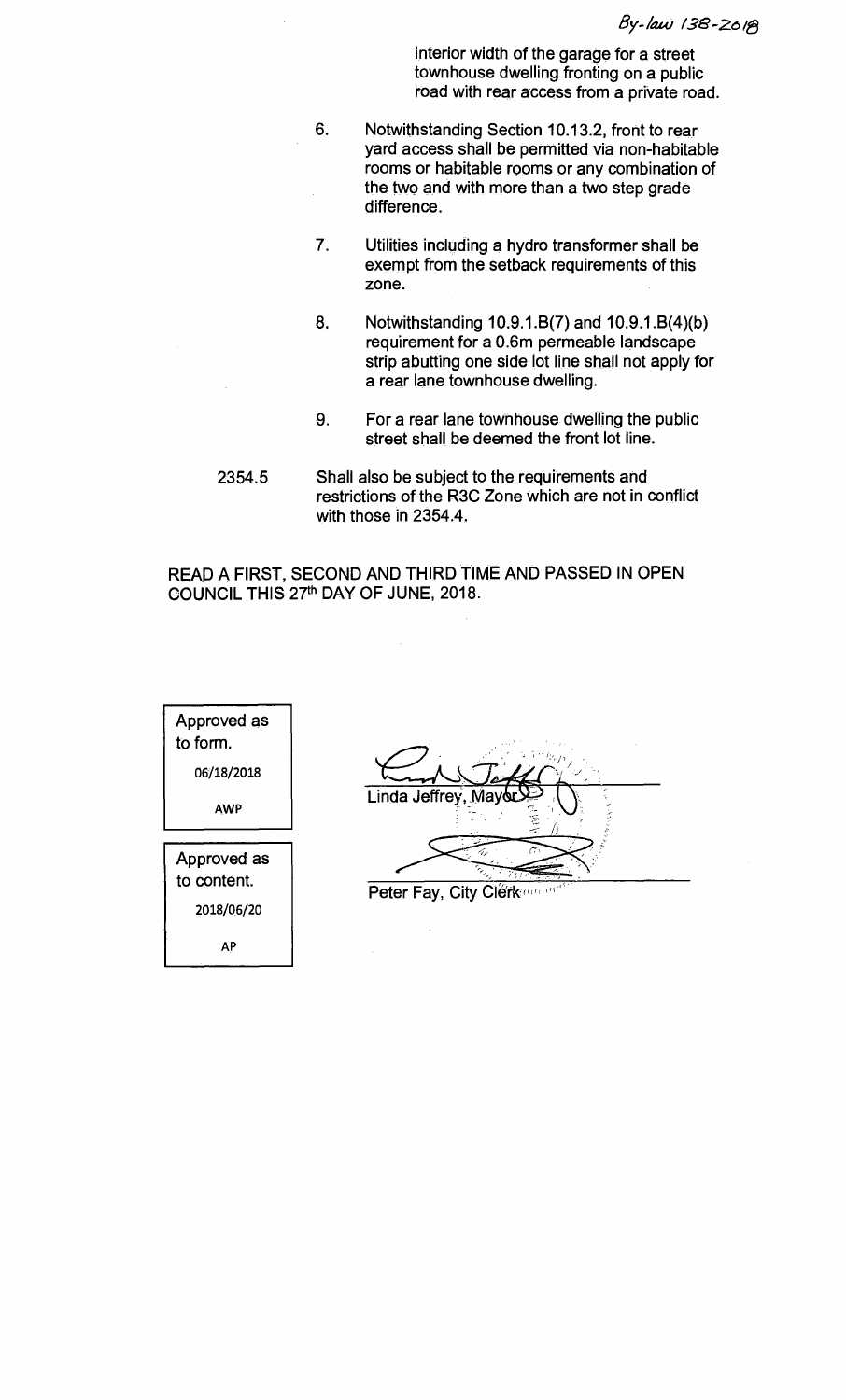